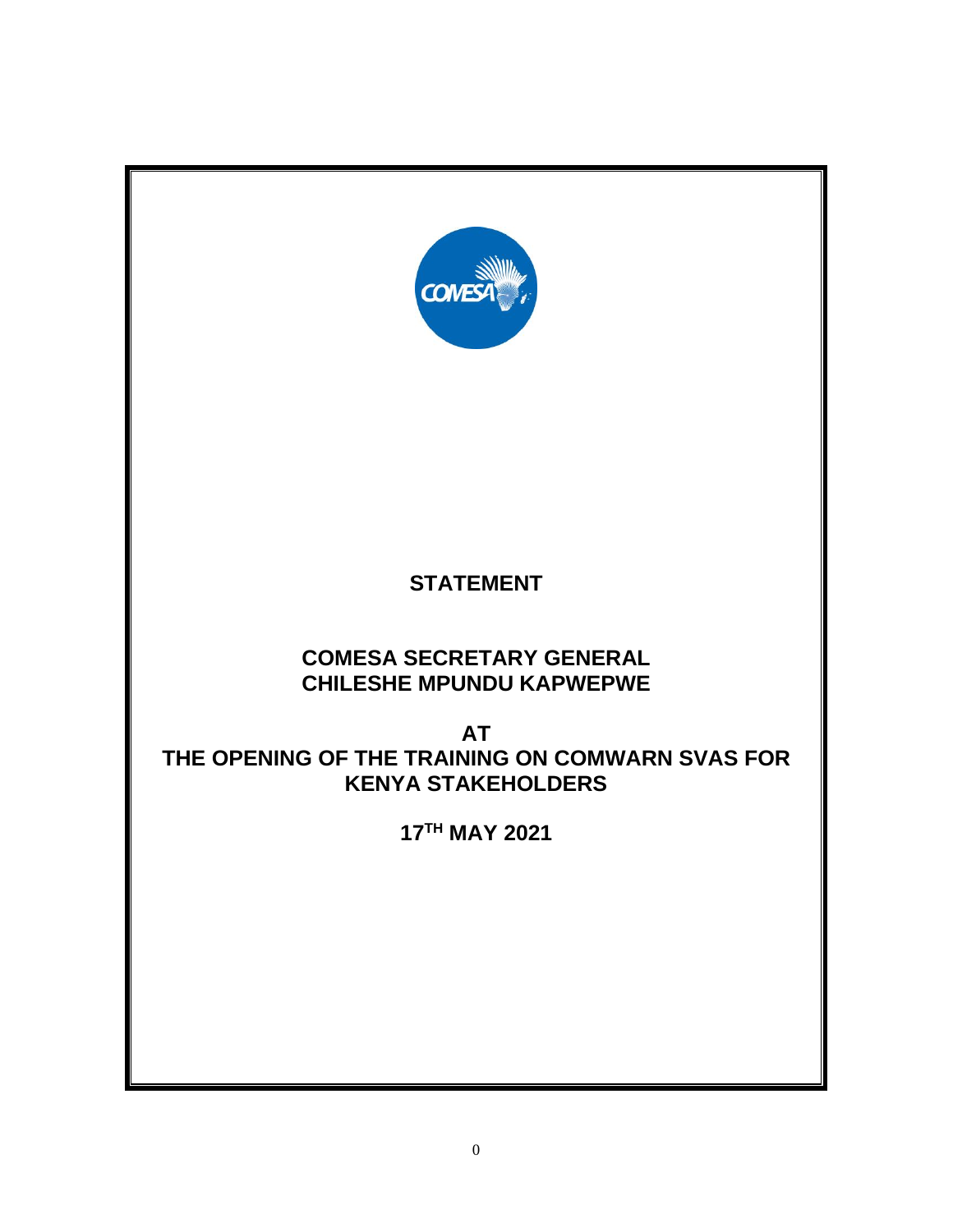**Distinguished Commissioners and Staff of the National Cohesion and Integration Commission of the Republic of Kenya**

#### **Honourable Members of Parliament of the National Assembly of Kenya**

**Senior Officials from the Ministry of Foreign Affairs of the Republic of Kenya**

#### **Representative from the African Union Commission**

#### **Representatives from Save the Children**

#### **Members of Staff of the COMESA Secretariat**

I am delighted to welcome you to this High-Level training workshop that is aimed providing the Commission a better understanding of the COMWARN SVA methodology and utility. We hope the workshop will also provide greater impetus to the Kenyan authorities to hasten the implementation COMESA COMWARN SVAs and the African Union Conflict Country Structural Vulnerability Assessments and Mitigation Strategy.

Before I get into the main business of the day, I wish to express our sincere appreciation to our partners the African Union Commission for the support you have accorded us throughout the development of COMWARN. Personnel from the AU Continental Early Warning System have been very instrumental in the success of the development of COMWARN through technical support provided to us as well as sharing some of their tools and consultants. The AU CSVRA and COMWARN SVA processes use similar methodologies to provide complementary results and I believe the kind of partnership we forged has advanced the implementation of both systems at a greater pace and with more impact than any of our two organisations could have achieved on their own.

I also wish to acknowledge the representatives from Save the Children who are among the latest strategic partners to join hands with us as we collectively work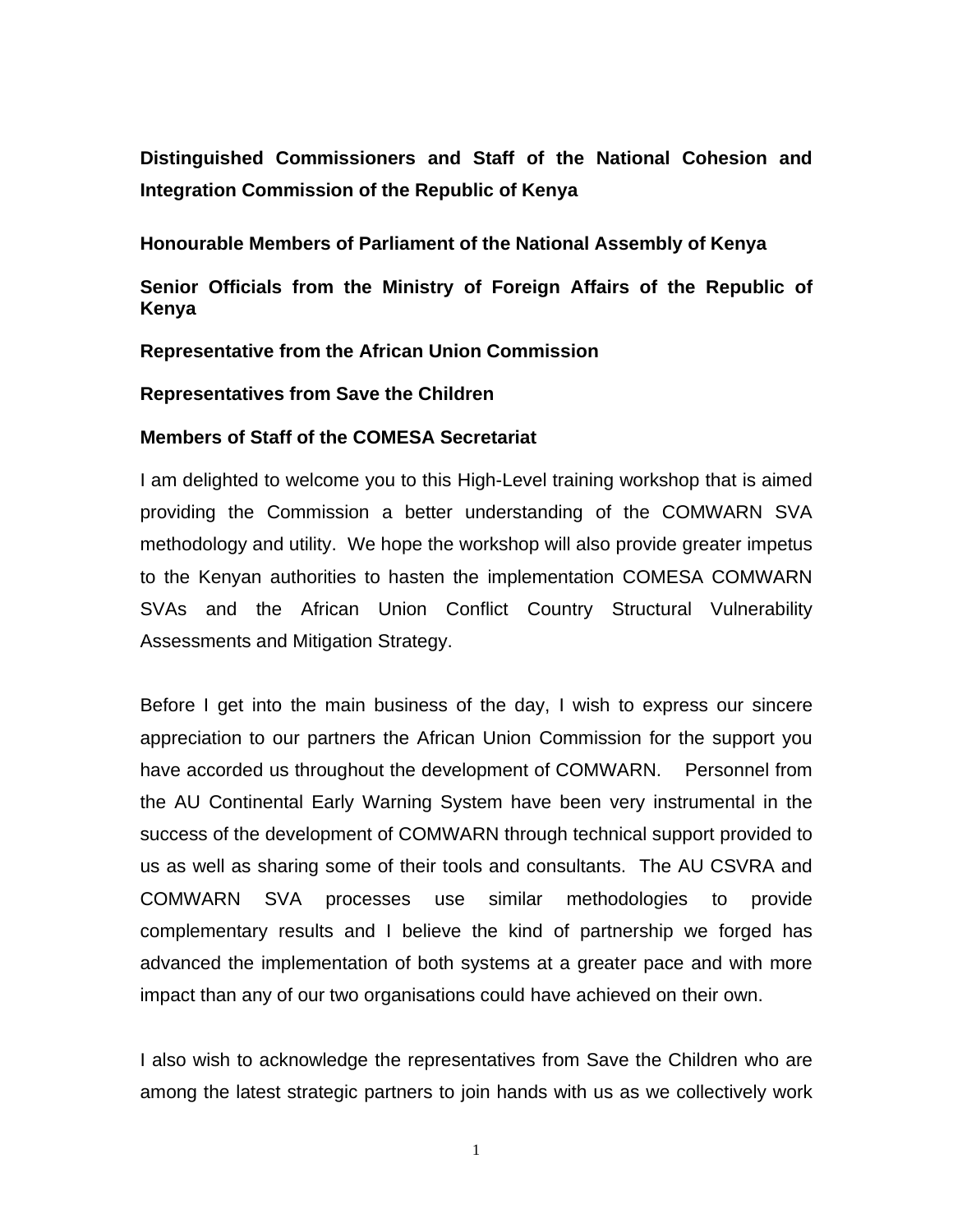to towards enhancing peace, security, and stability in this region. The need to address the issues of children affected in armed conflict cannot be overstated and I trust our two organisations will make a visible impact on children in our region.

I wish to express our sincere appreciation to the Zambia SVA stakeholders for accepting our invitation to share experiences with the Kenyan authorities later in the week. Zambia is the first country in COMESA to volunteer for the CSVRA process of the AU and only the third in the Continent. I hope that the experience earned from Zambia will provide enough incentives to hasten Kenya to incorporate the use of COMWARN SVAs into the national early warning system as well as volunteer for the AU CSVRA process.

#### **Distinguished Delegates**

As some of you are aware, COMESA has been implementing an early warning system that provides forecasts on the structural drivers that could lead the country towards higher or lower levels of peace and prosperity. The model, which is anchored on the COMESA Peace and Prosperity Index has the overall goal of supporting member states to build resilience. We were therefore very encouraged by the request from the Commission for COMESA to provide training on the COMWARN SVA process, especially that you intend to use this model of explore a social cohesion index.

The COVID-19 pandemic has shown us that certain events can devastate economies over a very short time including the industrialised countries, which were the most affected by the severity of the Pandemic. We are grateful that our region did not suffer the worst of the Pandemic and it would be important for us to see it as a wake-up call that will lead us to develop preventive actions. Importantly, all our countries need to focus on strengthening the resilience that will make us more prepared to withstand any future global threats. These include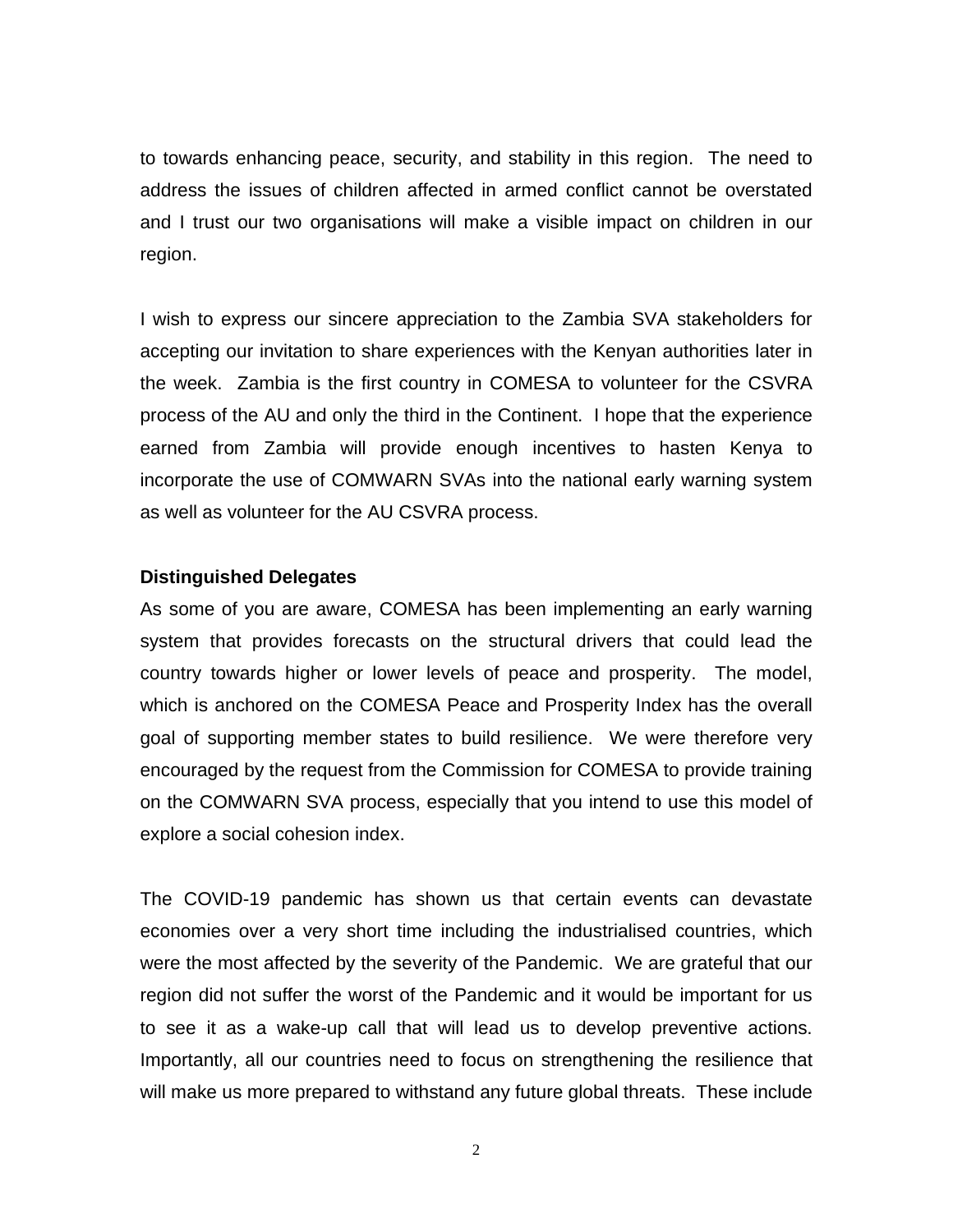epidemics, pandemics, and climate change among others, which could undermine the gains that were made over the years. This will call for prioritising the identification of structural vulnerabilities factors in respective member states with the view of strengthening them. While these efforts may seem to be costly especially given the state of our economies, I believe it will be infinitely more expensive if we are hit by another crisis before building our resilience. In this vein, I wish to congratulate the Kenyan authorities for the initiative you are taking in considering the development of a cohesion index as you prepare to go for elections.

#### **Distinguished delegates**

The benefits for any country to incorporate COMWARN SVAs into your early warning system and volunteering to undertake the AU CSVRA/MS process cannot be overstated. The process will enable Kenya stakeholders to systematically identify areas of vulnerability as well as agree on the best response options. Most importantly, the process will be driven by Kenyan stakeholders and not external parties. I would however like to assure you that COMESA and the AU will work closely together to mobilize the necessary resources to ensure its success. Apart from equipping your situation room, which shall be done by the AU, we shall also support the meetings and workshops as well as support the recruitment of a consultant who will be identified by Kenya once the country agrees to volunteer to the process. We shall also readily provide you whatever technical support that you shall need to ensure that the process is successful.

I hope that the Kenyan authorities will also prioritize the customisation of COMWARN SVAs into their early warning system and thus join Zambia which has been a pioneer in this matter. We need to establish Member States Champions on SVAs so that ultimately, we can create a critical mass of Member

3